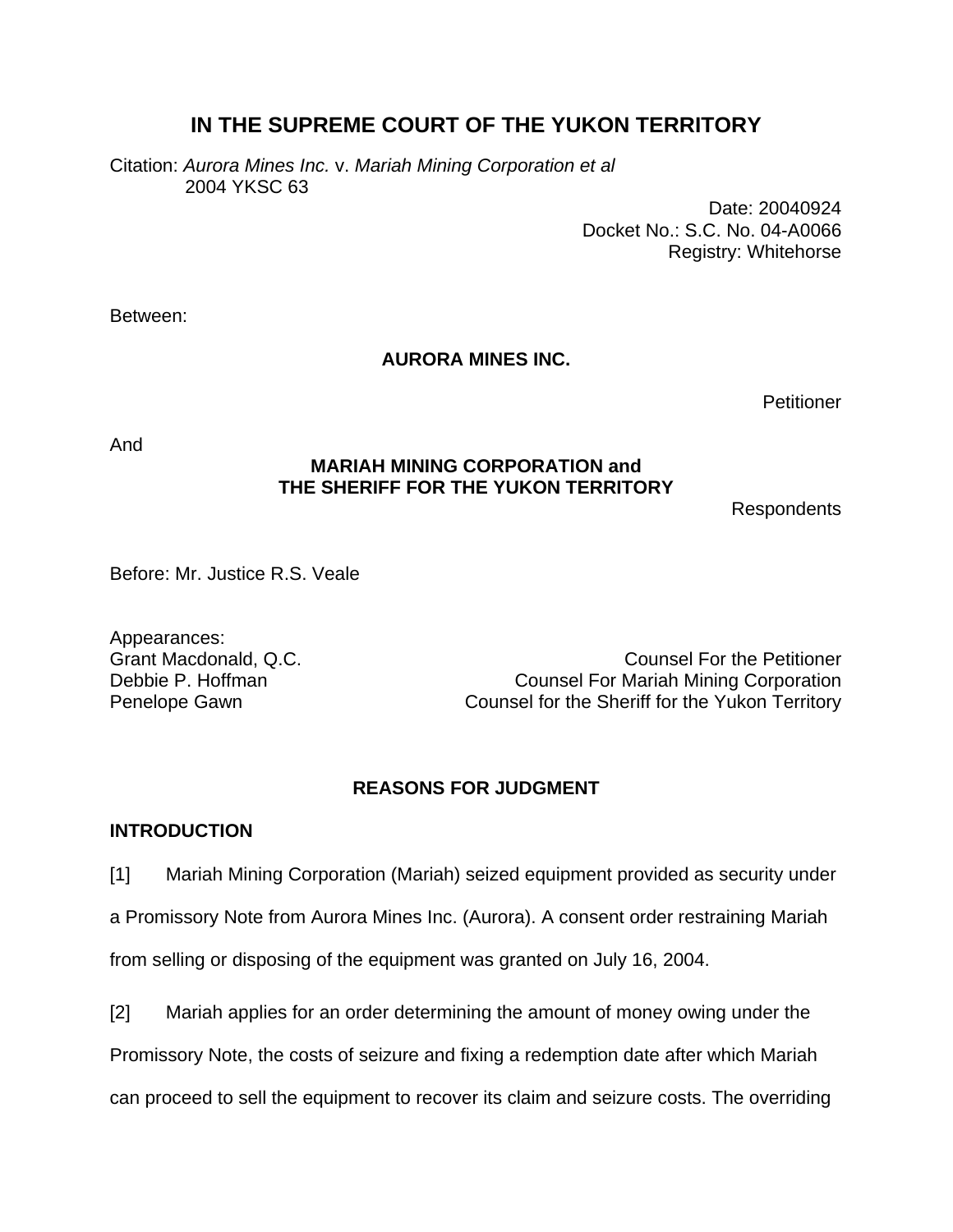issue is whether the actions of Mariah were exercised in good faith and in a commercially reasonable manner. Aurora abandoned its application to add parties as defendants. No claim has been made against the Sheriff but counsel for the Sheriff appeared without making submissions.

## **THE FACTS**

[3] I find the following facts.

[4] Raymond Brosseuk (Brosseuk) signed a Promissory Note on September 26, 2002, on behalf of Aurora promising to pay Mariah \$25,000.00 US with interest at the rate of 10% per annum by June 30, 2003.

[5] The Promissory Note was secured by a General Security Agreement covering two 988B Cat Loaders and a Case 220B Excavator (the equipment) owned by Aurora.

[6] Aurora defaulted on the payment of the Promissory Note.

[7] By letter dated January 13, 2004, counsel for Mariah advised counsel for Aurora that Mariah would pursue legal action, including seizure and sale of the equipment, if Aurora did not pay the Promissory Note by February 16, 2004.

[8] By letter dated January 21, 2004, counsel for Aurora advised that Aurora did not have sufficient funds to pay the debt. Aurora also advised that it was continuing to pursue the sale of the mine assets, which they hoped to complete on or about the commencement of the 2004 mining season. Counsel advised that Aurora "expects to be in a position to address this indebtedness on or about July 2004".

[9] Mariah did not respond to the January 21, 2004 letter of Aurora because their previous letter was clear that payment was expected by February 16, 2004. John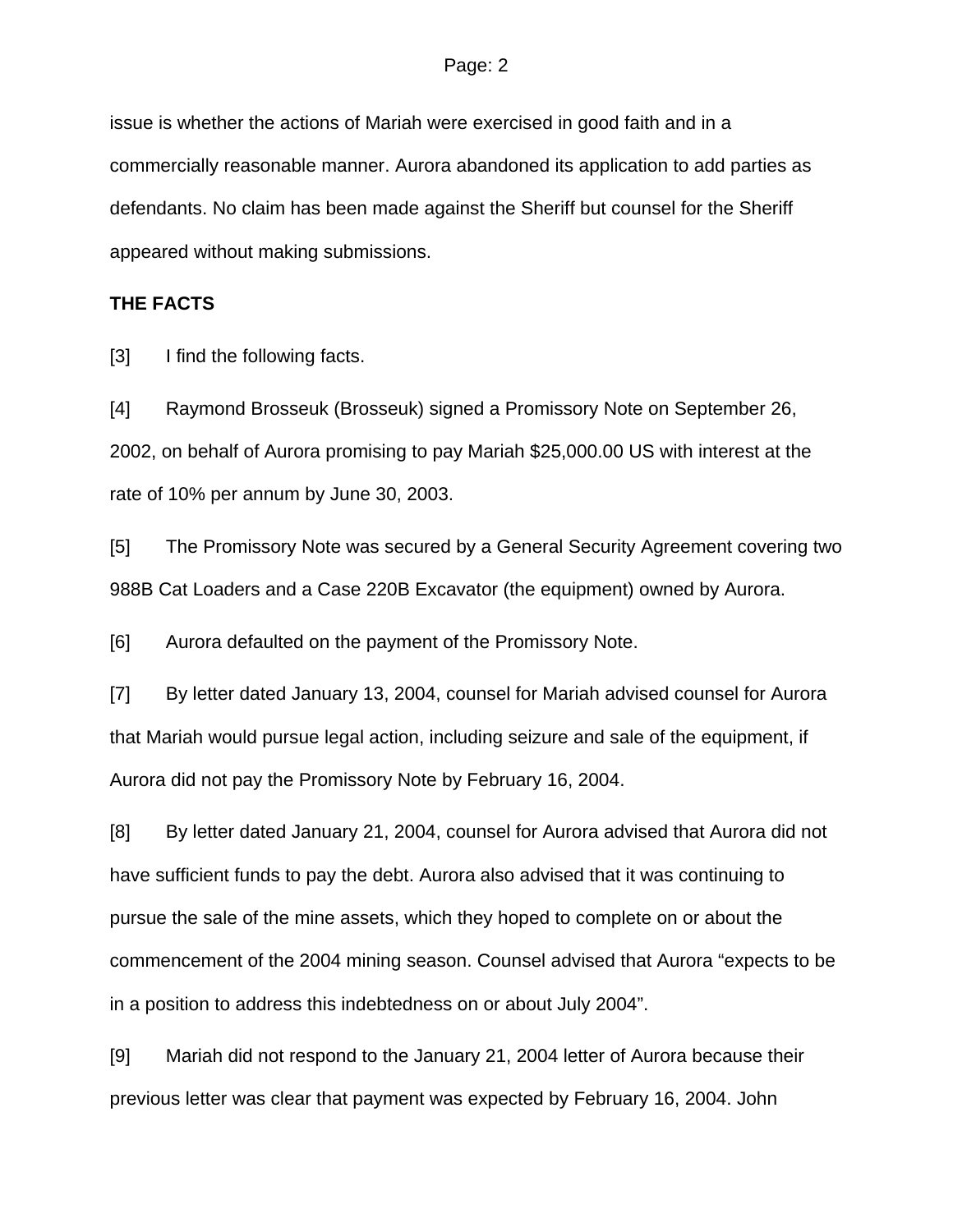Heasley (Heasley), president of Mariah, was also concerned that if advance notice of seizure was given to Aurora and Brosseuk, the equipment would disappear before the seizure could be arranged.

[10] The equipment was located on Aurora's mining claims on Anderson Creek near Mayo, Yukon. The location is very remote and it is necessary to cross Mayo Lake on the ice in the winter or by barge during the summer. The ice on the lake was not considered safe for transporting heavy equipment in March 2004, so Heasley waited until the lake was free of ice in June 2004 to proceed with the seizure.

[11] Heasley had previous personal experience with Brosseuk. Brosseuk was told during the 2002 mining season not to use a bulldozer owned by Mariah. Brosseuk used the bulldozer anyway and ruined the transmission and forward clutches.

[12] Heasley was also aware of a previous business dealing of Brosseuk which took place in 1996. Brosseuk removed equipment from a mining claim in British Columbia while in default of the terms of a General Security Agreement. He was attempting to ship the equipment for sale in China. He was stopped by the creditor. I do not accept Brosseuk's explanation of those events and prefer the evidence of Barry Pfannmuller, the creditor, who went to great lengths to find the equipment and ensure that it did not go to China.

[13] I accept the evidence of Campbell Arkinstall, who has experience with mining equipment generally and Brosseuk's hard use and lack of servicing of mining equipment in particular.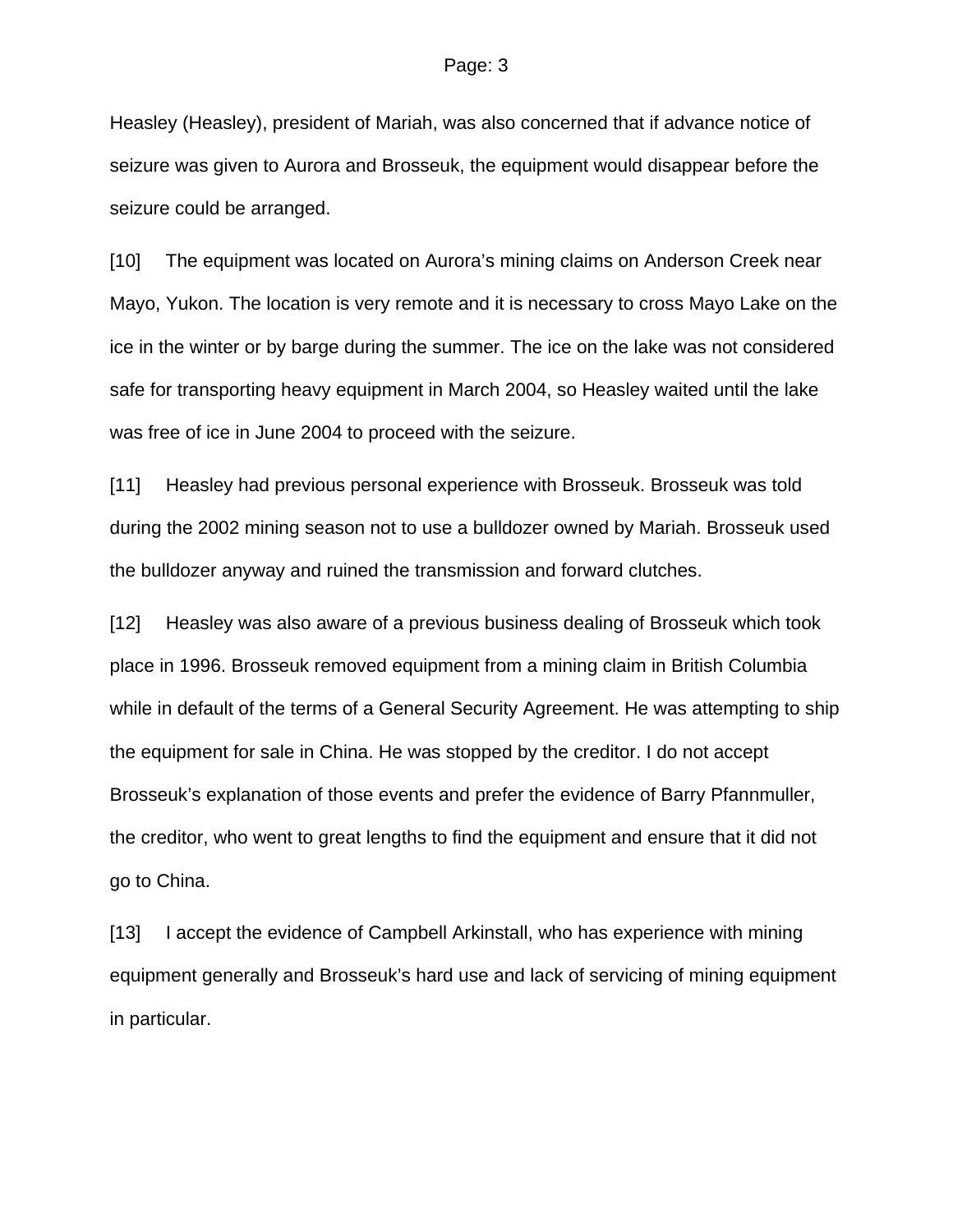[14] On June 10, 2004, the Sheriff of the Yukon Territory, accompanied by Heasley, identified the mining claims and seized the equipment.

[15] Heasley did not disable the equipment or put seizure stickers on it. On behalf of Mariah, he barged the equipment across Mayo Lake so that it could be stored in places unknown to Brosseuk. The closest community for storage purposes would be Mayo, Yukon.

[16] One of the loaders and the excavator were transported to Dawson City via Mayo for safe storage. This is a distance of 253 kilometres from Mayo.

[17] The other loader was stored with Ralph Barchen on Mayo Lake. There is a double hearsay allegation by Brosseuk that Ralph Barchen has purchased the loader. I make no finding of fact on that issue because it is hearsay and I have not found Brosseuk to be credible on the numerous affidavits filed. His claims have been refuted on several points by witnesses other than Heasley. Brosseuk has not filed any affidavits to support his hearsay claim that the loader was sold to Barchen.

[18] There is a dispute about the value of the equipment. Brosseuk claims it is worth \$300,000.00, but has not provided any independent evaluation, although his heavy duty equipment mechanic could have given such evidence. Brosseuk presented only the bald assertion of his opinion on the value of the equipment. Heasley, supported by the affidavits of Campbell Arkinstall, claims the equipment is not worth more than \$80,000.00. I accept the evidence of Messrs. Arkinstall and Heasley on the value of the equipment.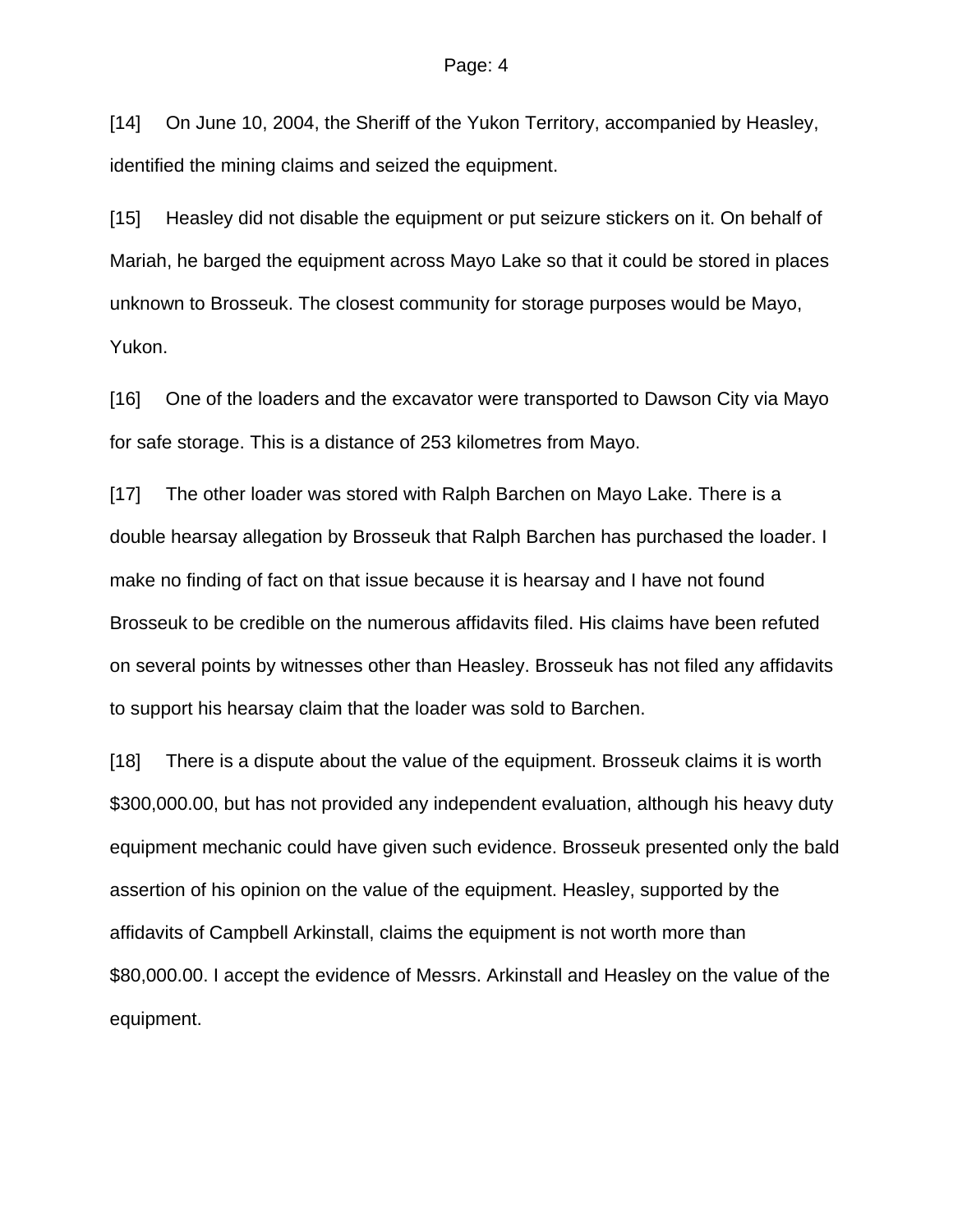[19] Brosseuk apparently learned of the seizure on June 15, 2004 and Greg Oppenheimer, a director of Aurora, telephoned Mariah's solicitor indicating Aurora wanted to settle the account.

[20] On June 18, 2004, the solicitor for Aurora advised the solicitor for Mariah that funds (in an unspecified amount) from Aurora were being held in a Vancouver solicitor's trust account.

[21] On June 22, 2004, a Notice of Intention to Sell Collateral was served on Aurora claiming \$25,000.00 US and interest of \$5,250.00 US plus interest of \$6.85 US per day. The Notice also included a claim for seizure expenses in the amount of \$26,644.96.

[22] By letter dated June 23, 2003, the solicitor for Aurora advised that he had \$29,890.00 US in trust held pursuant to further instructions from Aurora.

[23] Aurora filed the petition on July 9, 2004. On July 16, 2004 the parties filed a consent order prohibiting Mariah from selling or otherwise disposing of the equipment.

[24] As of July 12, 2004, Mariah had not disclosed the location of the seized equipment but did so during the subsequent flurry of affidavits.

[25] I cannot sort out the exact amounts for the Promissory Note claim or the seizure costs without further evidence. Counsel agreed that a redemption date cannot be set until the dollar amounts are determined. Counsel will address these matters and if they cannot be resolved, a further application may be made.

### **ISSUE**

[26] The issue is whether Mariah acted in good faith and in a commercially reasonable manner in its seizure and storage of the equipment.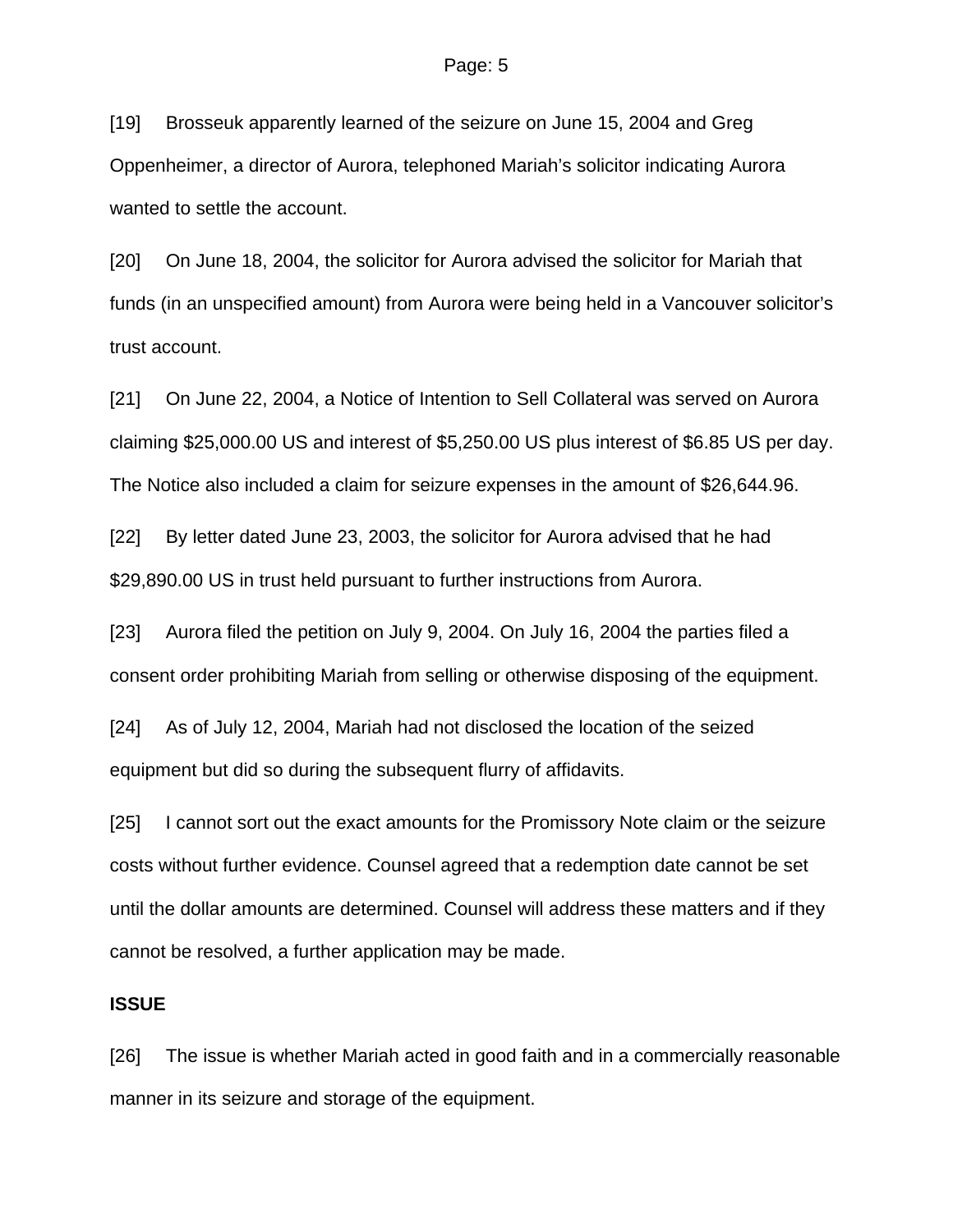## **THE LAW**

[27] The law for seizure on a default in a security agreement is found generally in

sections 56 to 62 inclusive in the *Personal Property Security Act*, 2002, R.S.Y., c. 169. I

will set out the specific subsections that apply to this dispute:

#### **Seizure on default**

**56** Subject to sections 35 and 36, on default under a security agreement,

(b) if the collateral is equipment and the security interest is perfected by registration, the secured party may render that equipment unusable without removal thereof from the debtor's premises, and the secured party shall thereupon be deemed to have taken possession of that equipment; and

…

…

## **Disposal of collateral**

**57**(1) On default under a security agreement, the secured party may dispose of any of the collateral in its condition either before or after any repair, processing or preparation for disposition, and the proceeds of the disposition shall be applied consecutively to

(a) the reasonable expenses of seizing, holding, repairing, processing, preparing for disposition, and disposing of the collateral and any other reasonable expenses incurred by the secured party; and

…

#### **Non-compliance by secured party**

**61** On application by a debtor, a creditor of a debtor, a secured party, any person who has an interest in collateral that may be affected by an order under this section, or a receiver or a receiver-manager, whether appointed by a court or pursuant to a security agreement, and after notice has been given to any person that the Supreme Court directs, the Supreme Court may

…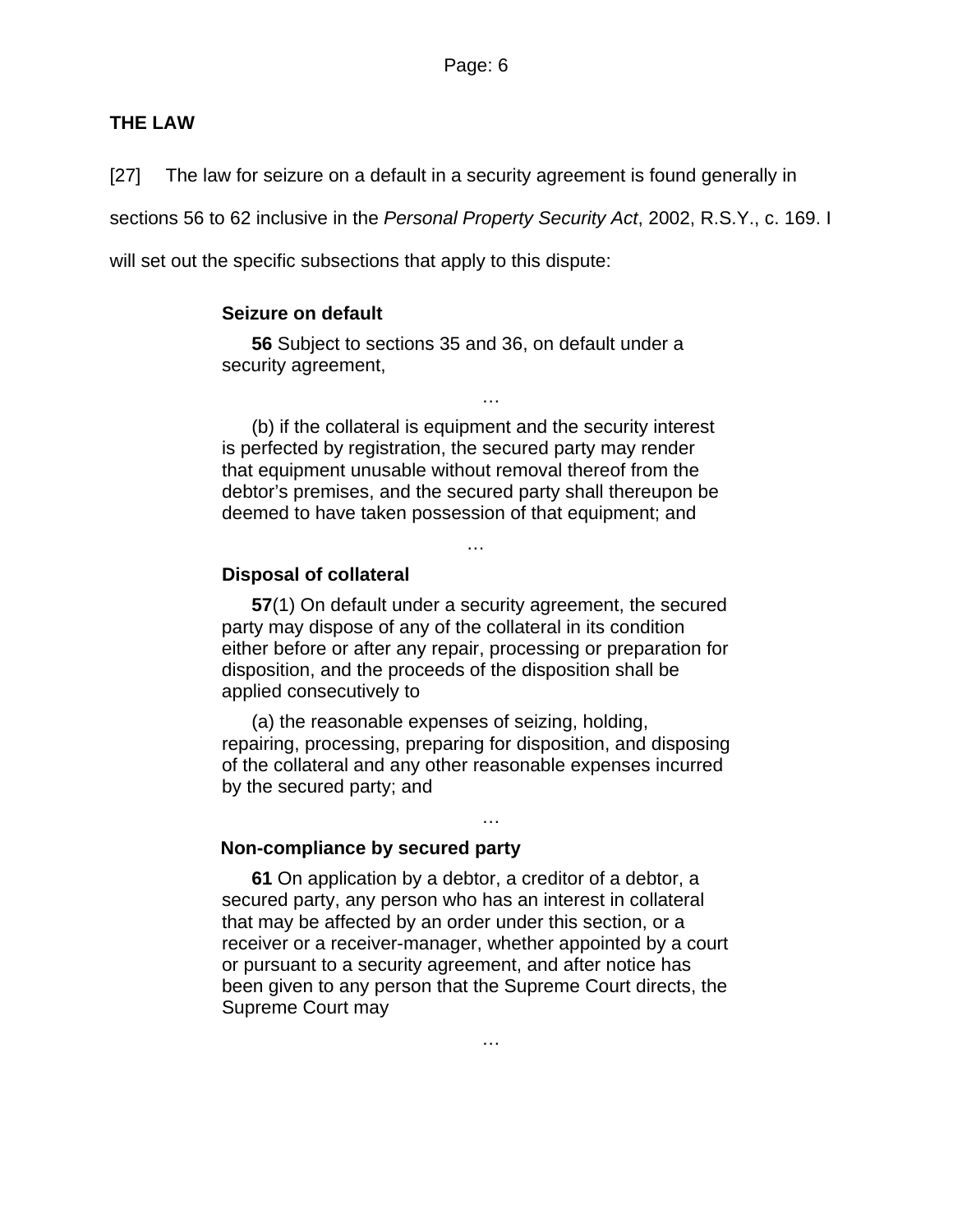(b) give directions to any party regarding the exercise of their rights or discharge of their obligations under this Part or section 16;

(e) make any order necessary to ensure protection of the interests of any person in the collateral; or

…

…

## **Exercise of rights and duties**

**62**(1) All rights, duties, or obligations arising under a security agreement, under this Act, or under any other applicable law, shall be exercised in good faith and in a commercially reasonable manner.

(2) If a person fails to discharge any duties or obligations imposed on them by this Act, any person has a right to recover loss or damage that they suffered and that was reasonably foreseeable as liable to result from that failure.

[28] Counsel agree that s. 62 of the *Personal Property Security Act* sets out the test to be applied to the seizure of the equipment.

[29] Counsel for Aurora relied upon the case of *Poplar Properties Ltd.* v. *Cranewood Financial Corp.,* [2002] B.C.J. No. 2296 (B.C.S.C.). That case involved a landlord claiming \$417,423.00 in enforcement expenses for a debt of \$299,043.66 making a total claim of \$716,466.66. The landlord refused to accept cash as a substitute for the shares it held under a Share Pledge Agreement. The landlord also claimed that its anticipated legal costs of \$547,000.00 to defend the tenant's claim of unreasonable seizure costs had to be tendered in addition to the \$716,466.66. The Court noted that on two previous appearances, trial judges made suggestions as to how Poplar Properties Ltd. could efficiently recover the sum owed to it under the lease. Poplar ignored these suggestions and embarked on a separate course of action (paragraph 55). The Court ordered that cash in the amount of \$716,466.66 could be used as a substitute for the pledged shares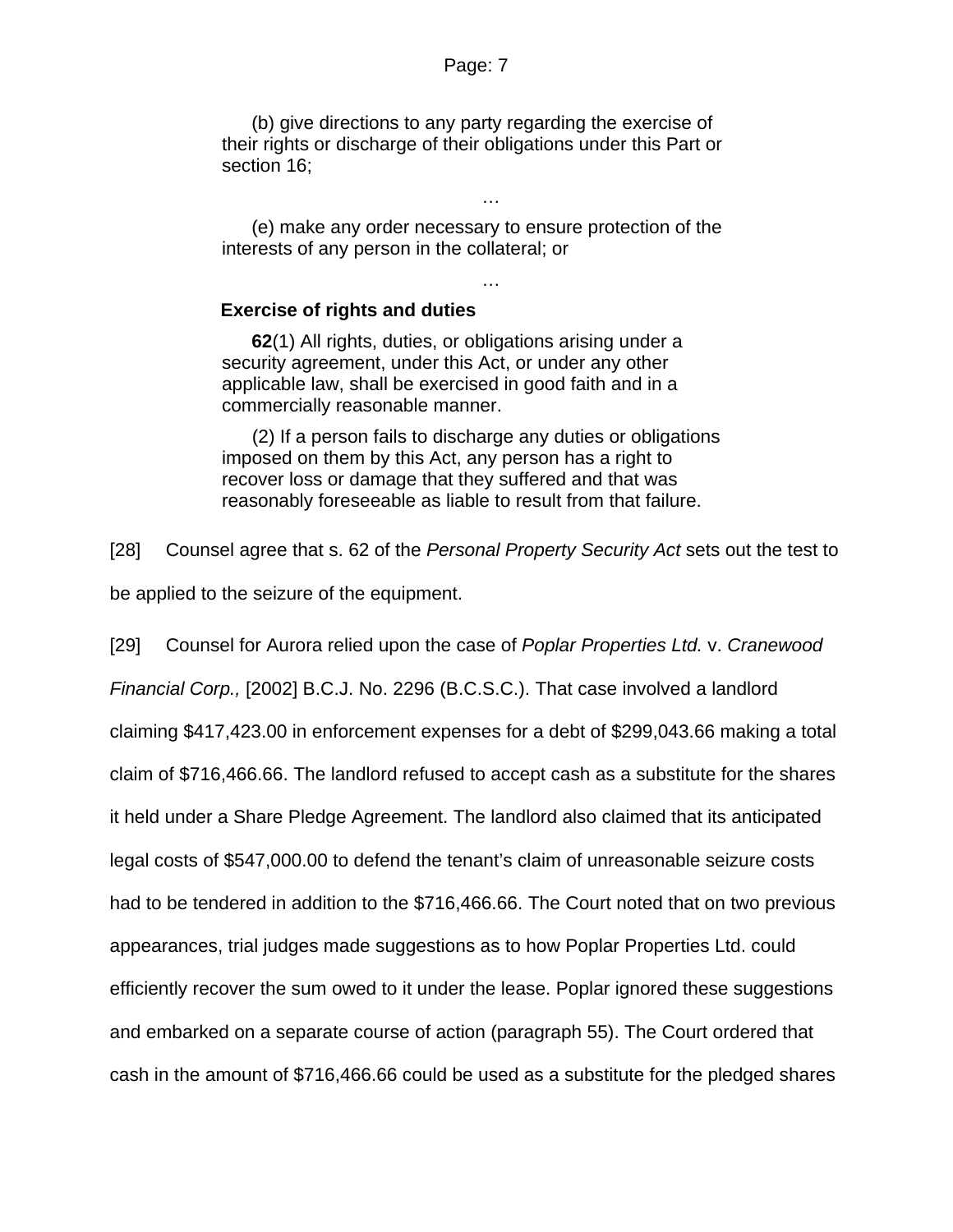and refused to order that the additional anticipated legal fees of \$547,000.00 were required to cure the default.

[30] In my view, the case before this Court is quite distinguishable as there is no claim for future legal fees, nor is there a claim to substitute cash for shares pledged as security. The case at bar raises the issue of reasonableness in the context of the method of seizure and the storage of the equipment.

[31] However, *Poplar Properties Ltd*. v. *Cranewood Financial Corp*. does stand for the undisputed principle that creditors should not utilize their rights of seizure and sale of collateral as a method of incurring costs to punish the debtor for its default (paragraph 55).

#### **DECISION**

[32] I will comment firstly on the question of whether Mariah acted in good faith and in a commercially reasonable manner in deciding to transport the equipment across Mayo Lake and subsequently to Mayo, Yukon. The alternative advocated by Aurora would be to apply stickers to the equipment and disable it by removing a part. This would save the barging and transport expenses to Mayo.

[33] The precise wording of the *Personal Property Security Act* that permits this alternative is "the secured party may render that equipment unusable without removal thereof from the debtor's premises, and the secured party shall thereupon be deemed to have taken possession of that equipment". These words should not be interpreted as requiring a creditor to use this method of seizure but rather giving the creditor the discretion to use a less expensive method of seizure without actually taking physical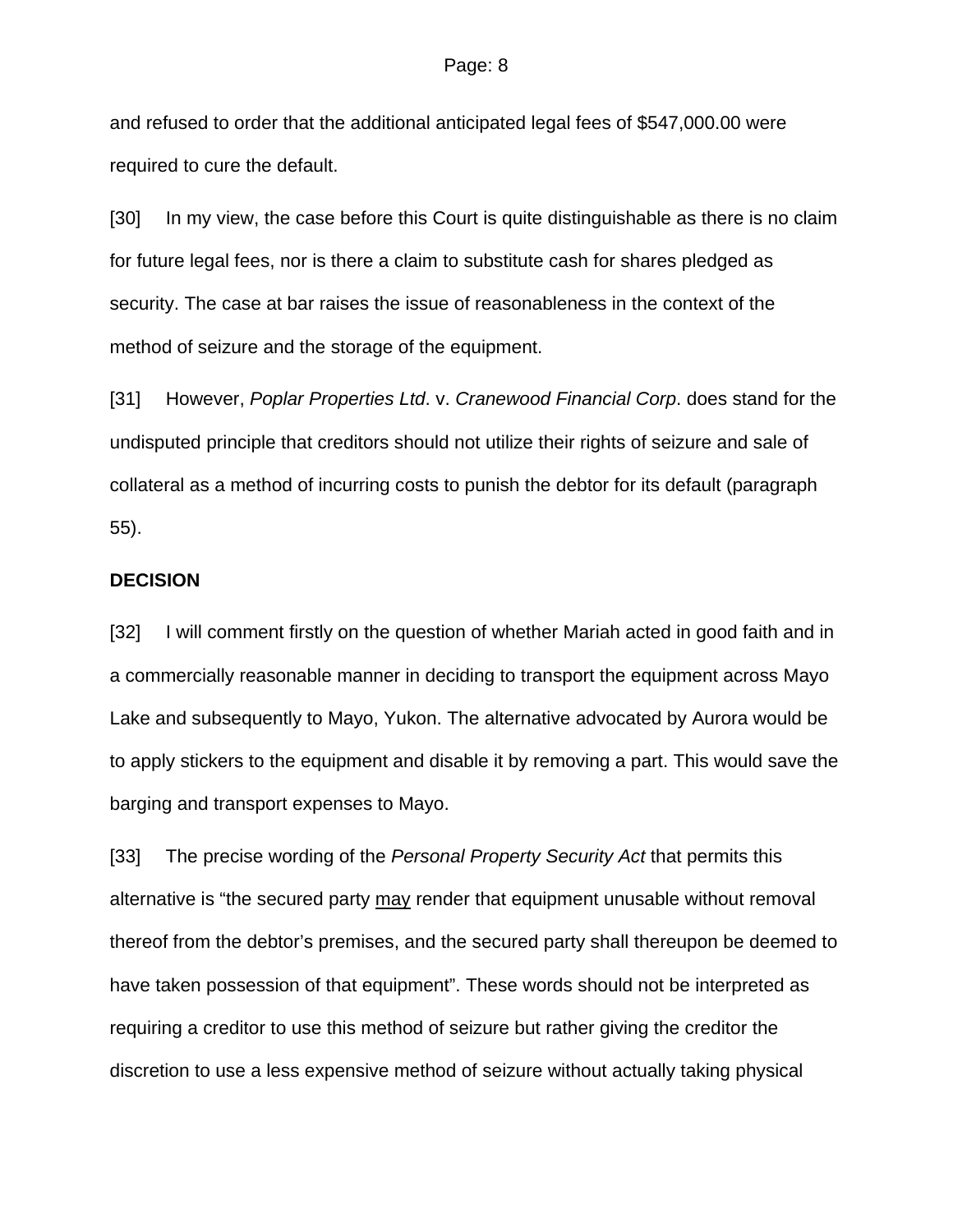possession of the equipment. Therefore, I do not find that Mariah was under any statutory obligation to render the equipment unusable.

[34] Nevertheless, I must still determine whether the act of taking possession was in good faith and commercially reasonable. I have no doubt that the right was exercised in good faith given Heasley's knowledge of the prior conduct of Brosseuk. To leave the equipment at the Aurora mine would have created an unnecessary risk for Mariah.

[35] I now turn to the question of whether the barging of the equipment across Mayo Lake was commercially reasonable. It was not disputed that barging the equipment across the lake was the only method of removing the equipment since it was unsafe to transport the equipment across the ice. No evidence was presented of any other commercially reasonable method of taking physical possession of the equipment, nor was any evidence presented on whether a location other than Mayo was available and more reasonable.

[36] In any event, it is not the role of the Court to consider every possible alternative that might reduce the costs of taking possession so long as they are not unreasonable in the circumstances. Creditors who have not been paid have been granted remedies and must be allowed to pursue them without the Court second guessing every business decision, particularly those involving remote sites. The fact that the seizure costs were in the range of the amount of the default does not automatically result in a conclusion that it must be commercially unreasonable. The test of commercial reasonableness must be determined on all the factors such as the remoteness of the location and the time of year, both of which can produce great fluctuation in seizure costs.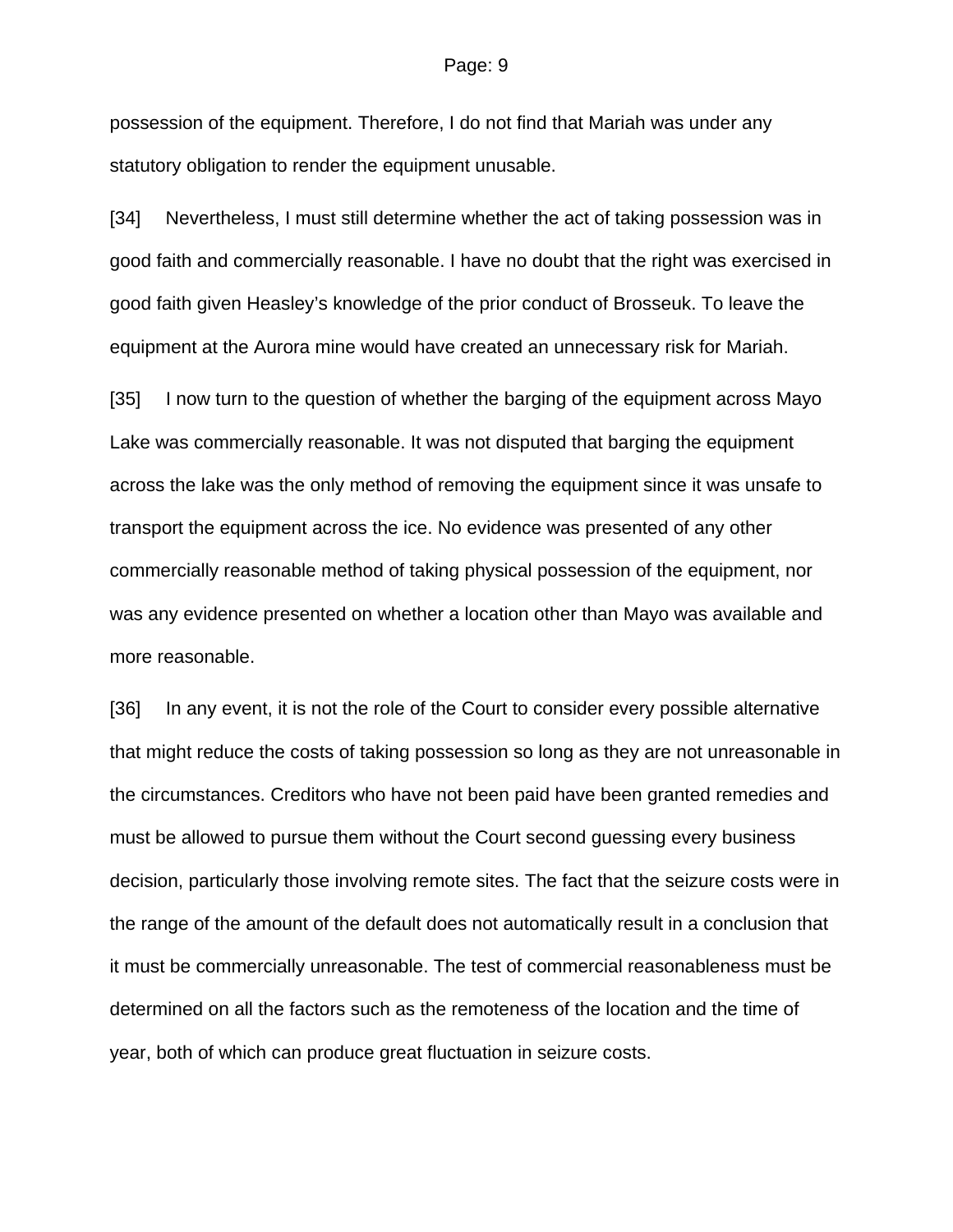[37] I am of the view that Mariah's taking possession of the equipment by barging across Mayo Lake and transporting to Mayo was commercially reasonable. That appears to me, on the evidence, to be the only commercially reasonable manner of taking possession of the equipment without risking an unauthorized interference from Brosseuk.

[38] The storage of two pieces of the equipment in Dawson City is not commercially reasonable. Although Mayo is a small community, there is no doubt in my mind that storage could be arranged there. I have therefore disallowed the transportation costs from Mayo to Dawson City.

[39] I wish to address the failure of counsel for Mariah to respond to counsel for Aurora's letter of January 21, 2004. There is a general obligation between lawyers to respond to professional letters "that require an answer" (see Canadian Bar Association, Code of Professional Conduct, 1987, Ch. 16, Rule 6). The Law Society of Yukon in its Code of Professional Conduct states in Part Two, entitled "Lawyer and Lawyer", Rule 6:

> No lawyer shall unreasonably refuse or delay in responding to communications from another lawyer.

[40] There are obviously limits to this obligation but it is not one to be taken lightly. Professional courtesy and the ability to get the job done in a reasonable time are both extremely important. In normal circumstances an unreasonable failure to respond could be a factor in determining whether the obligation of good faith has been met. In this case, the prior conduct of Brosseuk is an exceptional circumstance and excuses the failure of counsel for Mariah replying to the letter of January 21, 2004. In so ruling, I do